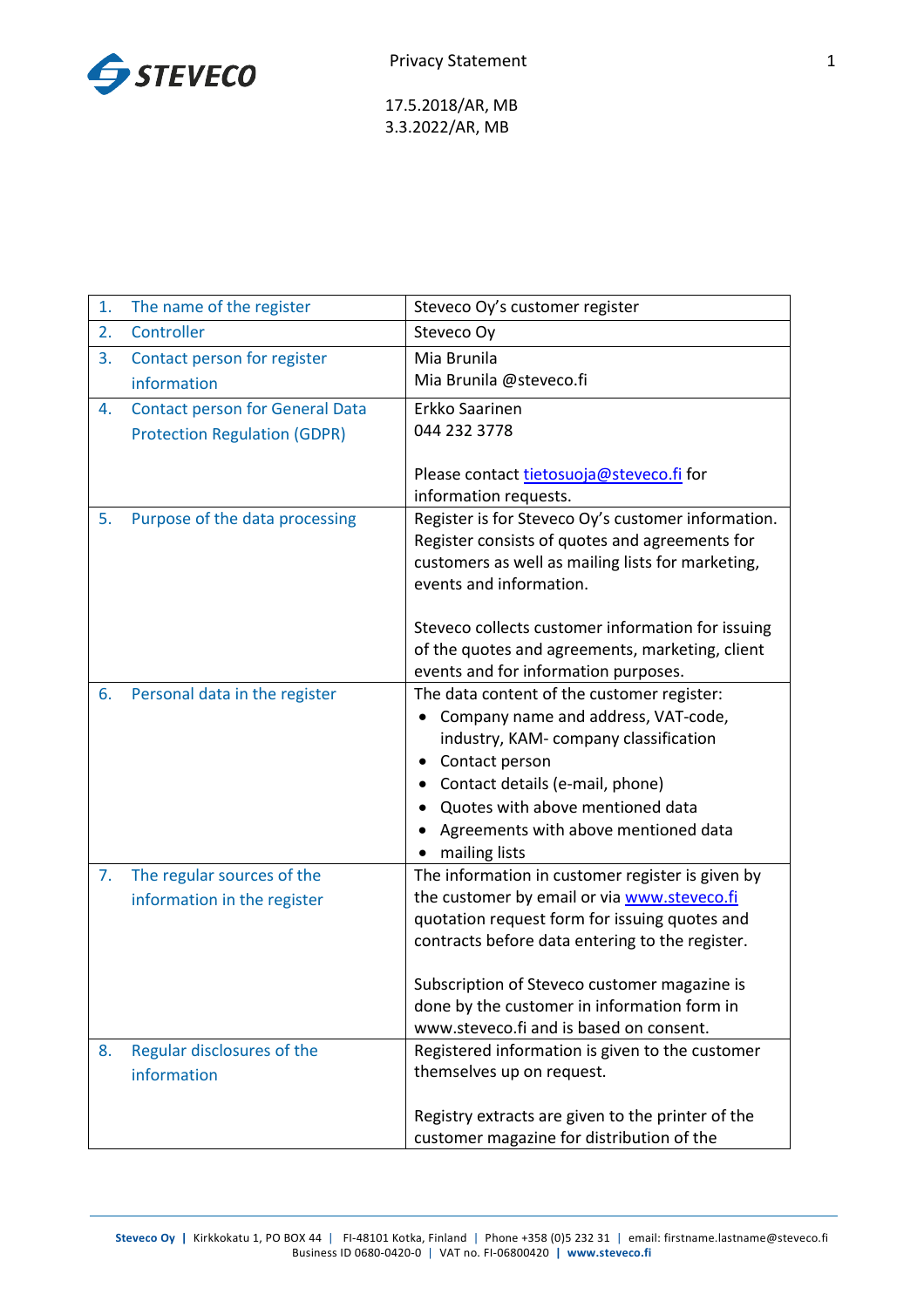|    |                                       | magazine as well as other marketing materials and    |
|----|---------------------------------------|------------------------------------------------------|
|    |                                       | for invitations of customer events.                  |
| 9. | Transfers of personal data to the     | Personal data is transferred outside of the EU- or   |
|    | third country                         | EEA-areas only when the location of data subject     |
|    |                                       | requires so as personal data is included in Steveco  |
|    |                                       | quote or agreement.                                  |
|    |                                       |                                                      |
|    |                                       | Registry extracts are not transferred outside of     |
|    |                                       | the EU- or EEA-areas.                                |
|    | 10. The time of the collection of the | Information is deleted from the customer register    |
|    | personal data                         | in accordance with the sales customer register       |
|    |                                       | maintenance process.                                 |
|    |                                       |                                                      |
|    |                                       | The information is archived based on the             |
|    |                                       | accounting and customs law also after the end of     |
|    |                                       | the customer relationship.                           |
|    | 11. The preservation of the register  | Steveco's CRM register is in the IT service          |
|    |                                       | provider's server in EU.                             |
|    |                                       |                                                      |
|    |                                       | Steveco's crisis-information text message list is on |
|    |                                       | Steveco's public relations manager's phone and       |
|    |                                       | customer information mailing lists are stored at     |
|    |                                       | info.steveco@steveco.com.                            |
|    | 12. The protection principles of the  | Steveco system administrators and the system         |
|    |                                       | vendor has access to servers and CRM                 |
|    | register                              | maintenance.                                         |
|    |                                       |                                                      |
|    |                                       | The customer register in the CMR system is           |
|    |                                       | handled by the Steveco Sales Department,             |
|    |                                       | Management and the designated persons at the         |
|    |                                       | Financial, Information Management, Purchasing        |
|    |                                       | and Forwarding Department.                           |
|    |                                       |                                                      |
|    |                                       | Information from the customer register is shared     |
|    |                                       | between Steveco's internal systems for the           |
|    |                                       | managing of the cargo handling, forwarding and       |
|    |                                       | billing.                                             |
|    | 13. The legal bases for processing    | Contract and consent (Subscription of customer       |
|    |                                       | magazine)                                            |
|    | personal data                         |                                                      |
|    | 14. The right of access by the data   | The data subject has the right to obtain from the    |
|    | subject and rectification             | controller confirmation as to whether or not         |
|    |                                       | personal data concerning him or her are being        |
|    |                                       | processed, and contents of this data.                |
|    | 15. The right to data erasure         | The data subject has the right to obtain from the    |
|    |                                       | controller the erasure of personal data concerning   |